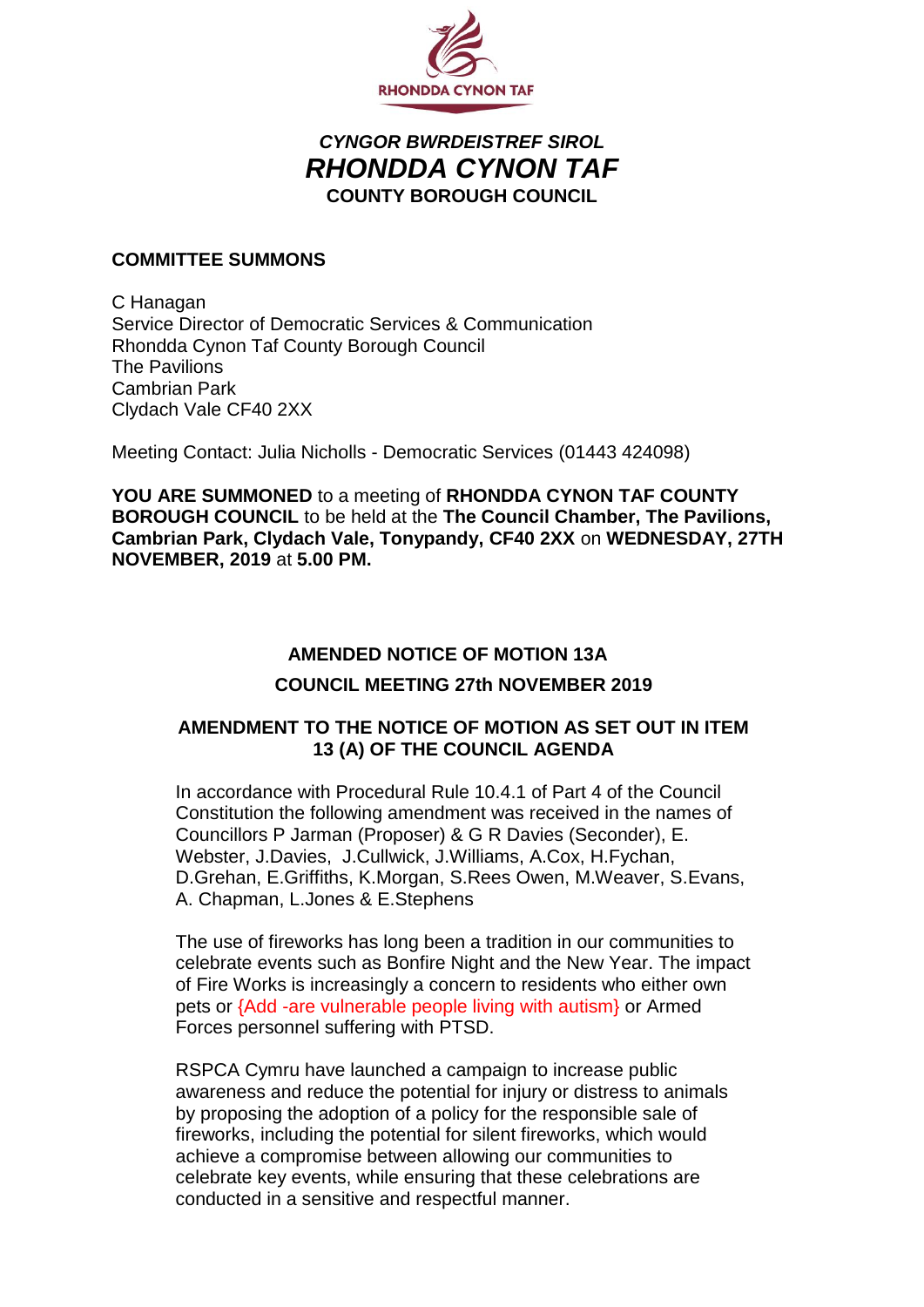The Council therefore requests an Officer report for consideration by Cabinet, which outlines how this local authority may support the RSCPA Campaign by:

·Considering a requirement for all public firework displays within the local authority boundaries to be advertised in advance of the event, allowing residents to take precautions for their animals and vulnerable people

·Consider the development of a public awareness campaign about the impact of fireworks on animal welfare and vulnerable people – including the precautions that can be taken to mitigate risks

-Consider encouraging local suppliers of fireworks to retail 'quieter' fireworks only for public display.

This Council also resolves to write to the Welsh Government, urging them to utilise any levers at their disposal to mitigate any negative impacts on animals and vulnerable people of the hosting of fireworks displays

This Council notes the strong commitment already by the authority towards animal welfare through its support for the Lucy's Law campaign and to our Armed Forces community through the Armed Forces Covenant, with a cinema screening for veterans with PTSD recently being held at the Park and Dare Theatre on Bonfire Night.

This Council notes the lead taken by the Nos Galan Committee, which has already agreed to review its use of fireworks for the 2020/2021 event.

#### **The motion amended will read**:

The use of fireworks has long been a tradition in our communities to celebrate events such as Bonfire Night and the New Year. The impact of Fire Works is increasingly a concern to residents who either own pets or are vulnerable people living with autism or Armed Forces personnel suffering with PTSD.

RSPCA Cymru have launched a campaign to increase public awareness and reduce the potential for injury or distress to animals by proposing the adoption of a policy for the responsible sale of fireworks, including the potential for silent fireworks, which would achieve a compromise between allowing our communities to celebrate key events, while ensuring that these celebrations are conducted in a sensitive and respectful manner.

The Council therefore requests an Officer report for consideration by Cabinet, which outlines how this local authority may support the RSCPA Campaign by: